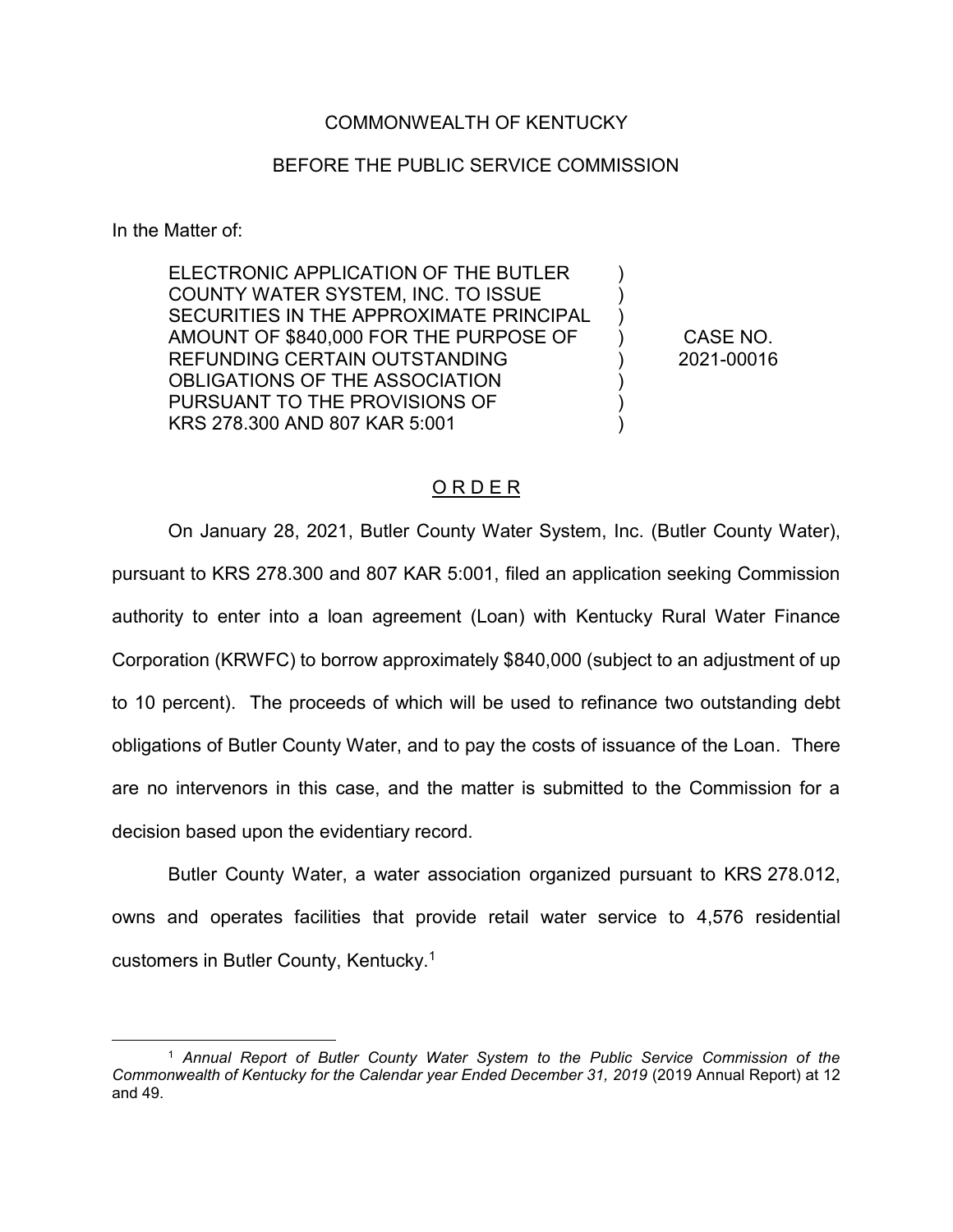The Commission notes that its records reflect that Butler County Water has not sought a general adjustment in rates by any other means than through financing approval or in conjunction with an application for a Certificate of Public Convenience and Necessity since 2003.<sup>2</sup> An examination of finances outlined in the annual and audit reports filed with the Commission reveals that Butler County Water has been operating with a positive net income for all the past five calendar years. $3$  A key general recommendation that resulted from the investigation by the Commission in Case No. 2019-000414 was that water districts with sustained excessive water loss should monitor the sufficiency of their base rates closely and, in general, apply for base rate adjustments on a more frequent basis.5 While this statement was made in the context of Case No. 2019-00041, which involved water utilities that were under examination due to high water loss, the theory that a closer examination of a water district's finances with regard to the sufficiency of rates by the Commission still applies in this instance. Although Butler County Water has increased its rates as part of financing cases through the United States Department of Agriculture Rural Development (RD),<sup>6</sup> the Commission's review of records in a RD

 <sup>2</sup> Case No. 2003-00486, *Application of Butler County Water System, Inc. for a General Rate Adjustment Pursuant to the Provisions of KRS 278.030 and 807 KAR 5:001* (Ky. PSC Jan. 12, 2005).

<sup>3</sup> Butler County Water's Comprehensive Net Income for the calendar years 2015 through 2019 was \$70,690, \$29,536, \$30,045, \$8,637, and \$109,392, respectively.

<sup>4</sup> Case No. 2019-00041, *Electronic Investigation into Excessive Water Loss by Kentucky's Jurisdictional Water Utilities* (Ky. PSC Nov. 22, 2019).

<sup>5</sup> *See generally, id.* 

<sup>6</sup> Case No. 2014-00353, *Application of Butler County Water System, Inc. (1) for a Certificate of Public Convenience and Necessity Authorizing Said System to Construct Major Improvements and Additions to Its Existing Municipal Water Treatment System Financed by Rural Economic and Community Development Service (Formally Farmers Home Administration) Pursuant to the Provisions of KRS 278.023 of the Kentucky Revised Statutes; and (2) Seeking Approval of the Issuance of Certain Securities, and (3) Approval of Water Rates* (Ky. PSC Oct. 27, 2014), and Case No. 2018-00048, *Electronic Application of Butler County Water System, Inc. (1) for a Certificate of Public Convenience and Necessity Authorizing Said System to Construct Major Improvements and Additions to Its Existing*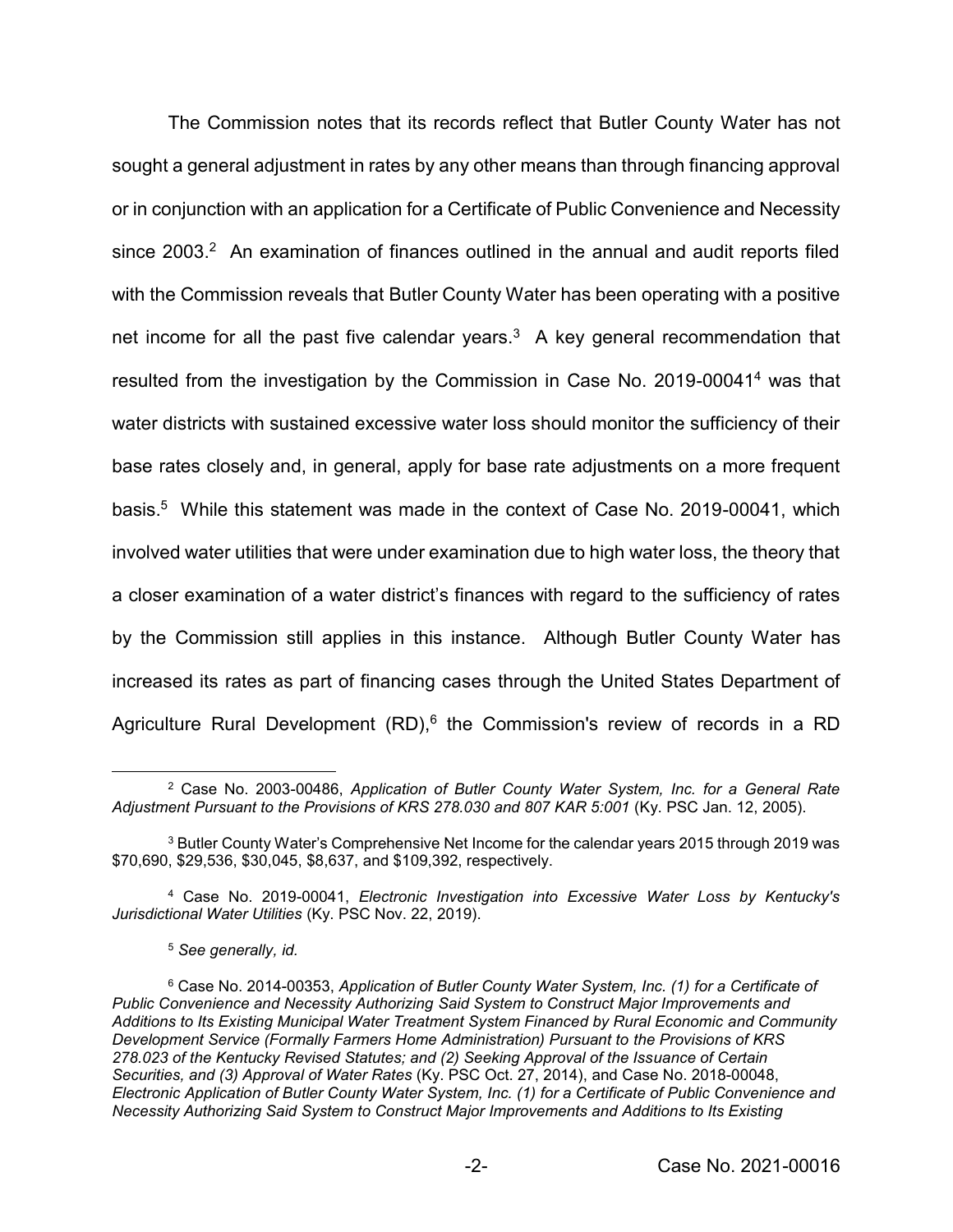financing case is limited and very different from the comprehensive review of a utility's total financial stability and operational viability that takes place in a traditional rate adjustment case or an alternative rate adjustment. Thus, the Commission recently noted that utilities intentionally use this practice to avoid a review of its financial records.<sup>7</sup> Based on the foregoing, Butler County Water should file an application for a traditional adjustment in rates or an alternative rate adjustment within three years of the date of filing of this Order or, in the alternative, file a formal motion with a detailed analysis of its rates and state the reasons why no rate modifications are necessary.

The Commission notes that, in its 2019 Annual Report, Butler County Water reported a water loss of 20.8541 percent.<sup>8</sup> Commission regulation 807 KAR 5:066(6)(3) states that for ratemaking purposes, a utility's water loss shall not exceed 15 percent of the total water produced and purchased, excluding water consumed by a utility in its own operations. Reduction of Butler County Water's water loss to 15 percent would result in an annual decrease of approximately  $$12,230.67<sup>9</sup>$  to its purchased water expense.

9

| Purchased Power for Pumping        | \$129,834.83 |
|------------------------------------|--------------|
| Chemicals                          | 79,090.00    |
|                                    |              |
| Cost of Water                      | 208,924.83   |
| Times Water Loss Above 15 Prcent   | 5.85%        |
|                                    |              |
| Expense Reduction to Cost of Water | \$12,230.67  |

 $\overline{a}$ *Municipal Water Treatment System Financed by Rural Economic and Community Development Service (Formally Farmers Home Administration) Pursuant to The Provisions of KRS 278.023 of The Kentucky Revised Statutes; and (2) Seeking Approval of The Issuance of Certain Securities, and (3) Approval of Water Rates* (Ky. PSC Mar. 1, 2018)*.*

<sup>7</sup> *See generally*, Case No. 2019-00041, *Electronic Investigation into Excessive Water Loss by Kentucky's Jurisdictional Water Utilities* (Ky. PSC. Nov. 22, 2019).

<sup>8</sup> 2019 Annual Report at 57.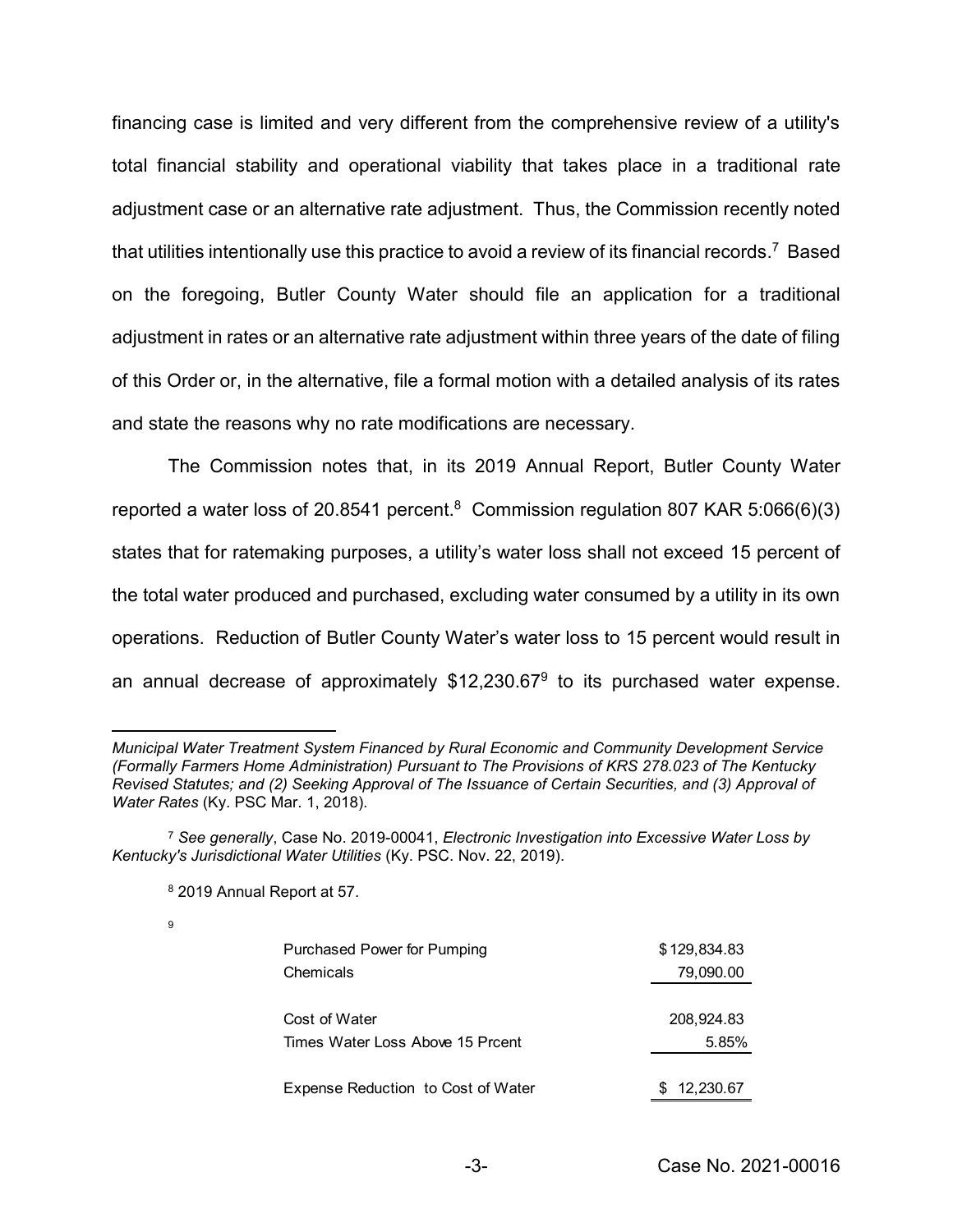Potentially, Butler County Water is paying \$0.04 per 1,000 gallons sold, for expenses associated with water loss greater than 15 percent.<sup>10</sup>

The Commission is placing greater emphasis on monitoring utilities that consistently exceed the 15 percent water loss threshold and strongly encourages Butler County Water to pursue reasonable actions to reduce its water loss. Failure by Butler County Water to make significant process towards reducing water loss may cause the Commission to pursue additional action with the utility.

Butler County Water proposes to execute the Loan with KRWFC to borrow \$840,000.<sup>11</sup> The proposed Loan will have a 15-year term subject to interest rates that will vary from 2.75 percent to 3.25 percent per annum.12 Butler County Water proposes to use the proceeds from the KRWFC Loan to fully refund the RD loans held by the United States Department of Agriculture dated August 8, 1996, with an original principal amount of \$950,000 (1996 Note), and promissory note dated July 7, 1998, with an original principal amount of \$545,000 (1997A Note).<sup>13</sup>

| 10                                                          |             |      |  |
|-------------------------------------------------------------|-------------|------|--|
| Expense Reduction to Cost of Water                          | \$12,230.67 |      |  |
| Divided by: Total 1,000 gallon sold from 2019 Annual Report | 328,093     |      |  |
| Cost per 1,000 gallons sold                                 | \$          | 0.04 |  |
| <sup>11</sup> Application at 2, paragraph 5.                |             |      |  |
| $12$ <i>ld.</i> , Exhibit A.                                |             |      |  |
| <sup>13</sup> Application at 2–3, paragraph 5.              |             |      |  |

 $\overline{a}$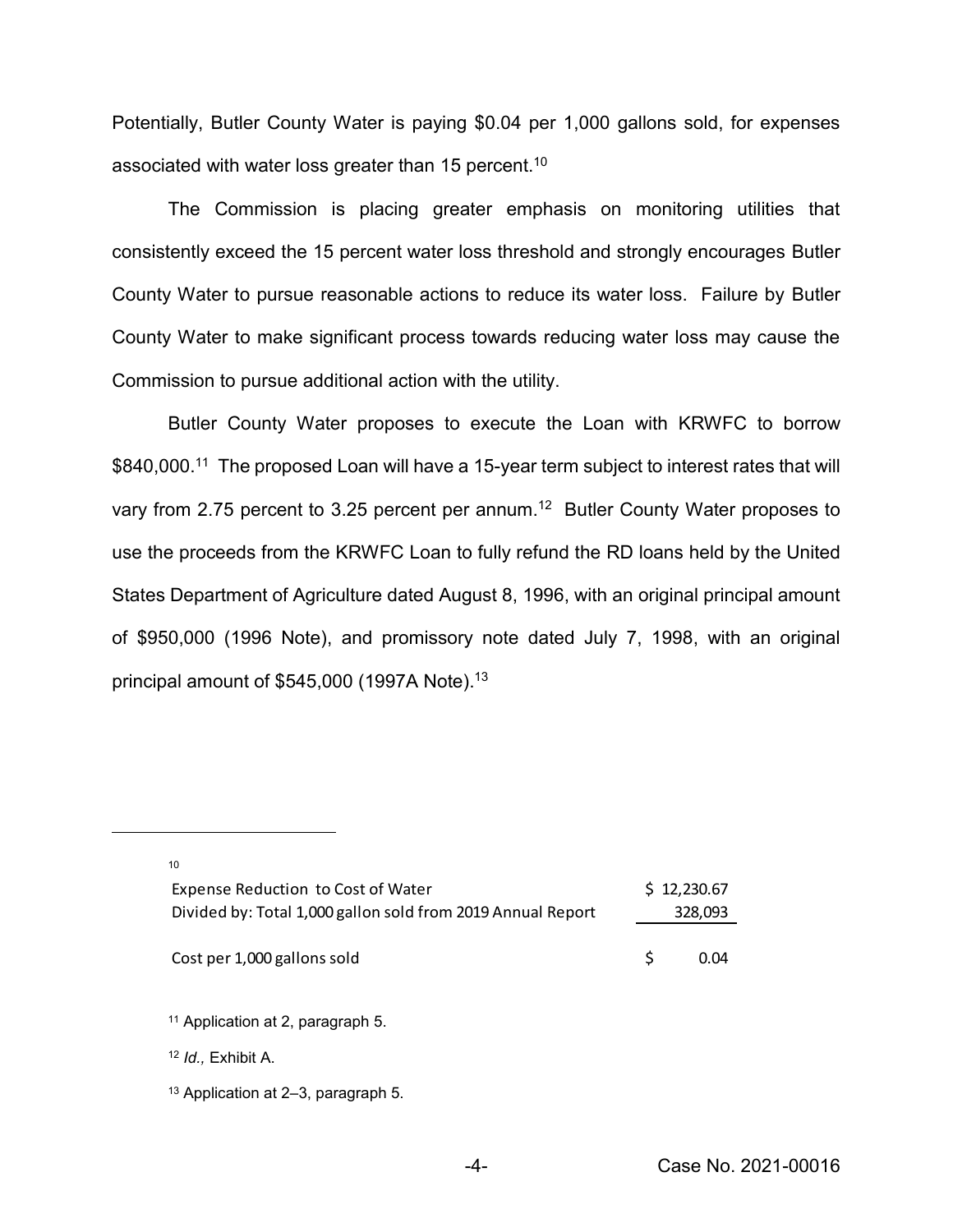Butler County Water estimates that it will expend \$946,958.05 to refund the Prior Bonds. <sup>14</sup> The estimated expended cost to refinance the outstanding indebtedness includes reoffering premiums of \$63,000.55. 15 Butler County Water provided a Debt Service Comparison indicating that the refinancing would save \$197,744.68<sup>16</sup> over the life of the proposed Loan, resulting in a positive net present value (NPV) cash flow savings of \$165,434.86. 17

The Commission has reviewed the proposed refinancing and finds Butler County Water's proposal to be reasonable due to the lower effective interest rate and cash flow savings Butler County Water would realize over the period of the Loan. However, if the new interest rate on the proposed refinancing is higher than the range of interest rates set forth in the application, Butler County Water should not proceed with the refinancing unless the NPV of the refinancing results in positive cash flow.

The Commission commends Butler County Water for taking advantage of the financing alternatives available to it, thereby securing savings for itself and its customers. However, the Commission is concerned with Butler County Water's prolonged absence from the Commission's review of its asset management through an application for adjustment of its rates. Pursuant to KRS 278.300(4), the Commission may grant or deny an application for approval of financing in whole or in part, or upon such terms and

<sup>17</sup> *Id*.

 <sup>14</sup> *Id.*, Exhibit B, Sources and uses. Uses of Funds: \$14,700.00 (Total Underwriter's Discount) + \$16,940.00 (Costs of Issuances) + \$912,004.68 (Deposit to Current Refunding Fund) + \$3,313.37 (Rounding Amount) = \$946,958.05.

<sup>15</sup> *Id.*, Exhibit B.

<sup>16</sup> Application, Exhibit C.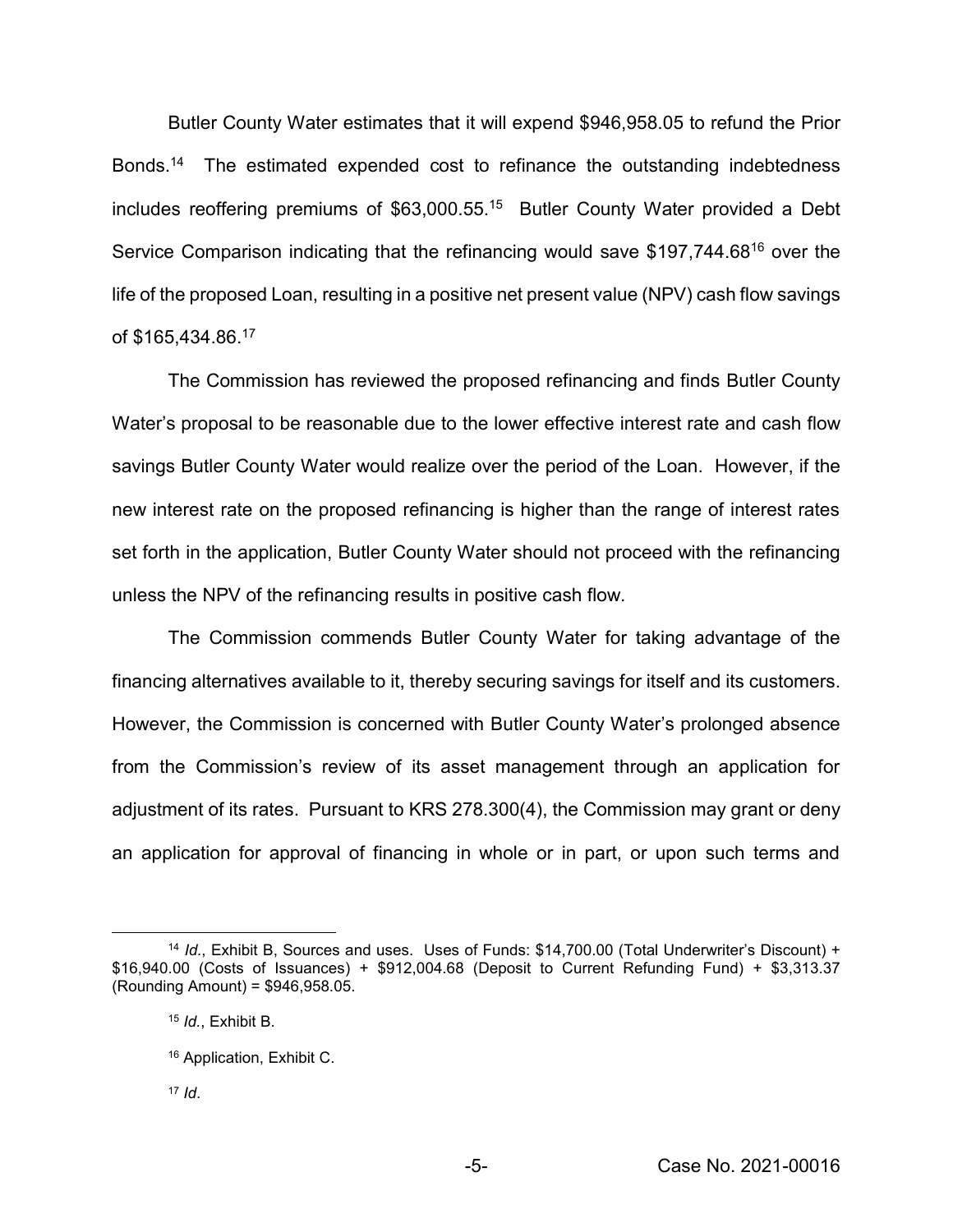conditions as deemed necessary or appropriate. The Commission has performed a limited review of Butler County Water's financial records that are on file for the five calendar years and determined that Butler County Water appears to be on solid financial footing at the present time. Therefore, the Commission finds that Butler County Water should file an application for adjustment of its base rates through an alternative rate filing within three years of the date of filing of this order, or, in the alternative, file a formal motion with a detailed analysis of its rates and state the reasons why no rate modification are necessary.

After consideration of the evidence of record and being sufficiently advised, the Commission finds that:

1. The proposed Loan from KRWFC is for lawful objects within the corporate purposes of Butler County Water; is necessary and appropriate for and consistent with the proper performance by the utility of its service to the public; will not impair its ability to perform that service; is reasonable, necessary, and appropriate for such purposes; and should be approved.

2. Butler County Water should execute its note as security for the proposed Loan in the manner described in its application.

3. The Commission directs Butler County Water to the Commission's March 16, 2020 and March 24, 2020 Orders in Case No. 2020-0008518 regarding filings with the Commission. The Commission expects the original documents to be filed with the Commission within 30 days of the lifting of the current state of emergency.

<sup>&</sup>lt;sup>18</sup> Case No. 2020-00085, *Electronic Emergency Docket Related to the Novel Coronavirus COVID-19* (Ky. PSC Mar. 16, 2020), Order at 5–6. Case No. 2020-00085, *Electronic Emergency Docket Related to the Novel Coronavirus COVID-19* (Ky. PSC Mar. 24, 2020), Order at 1–3.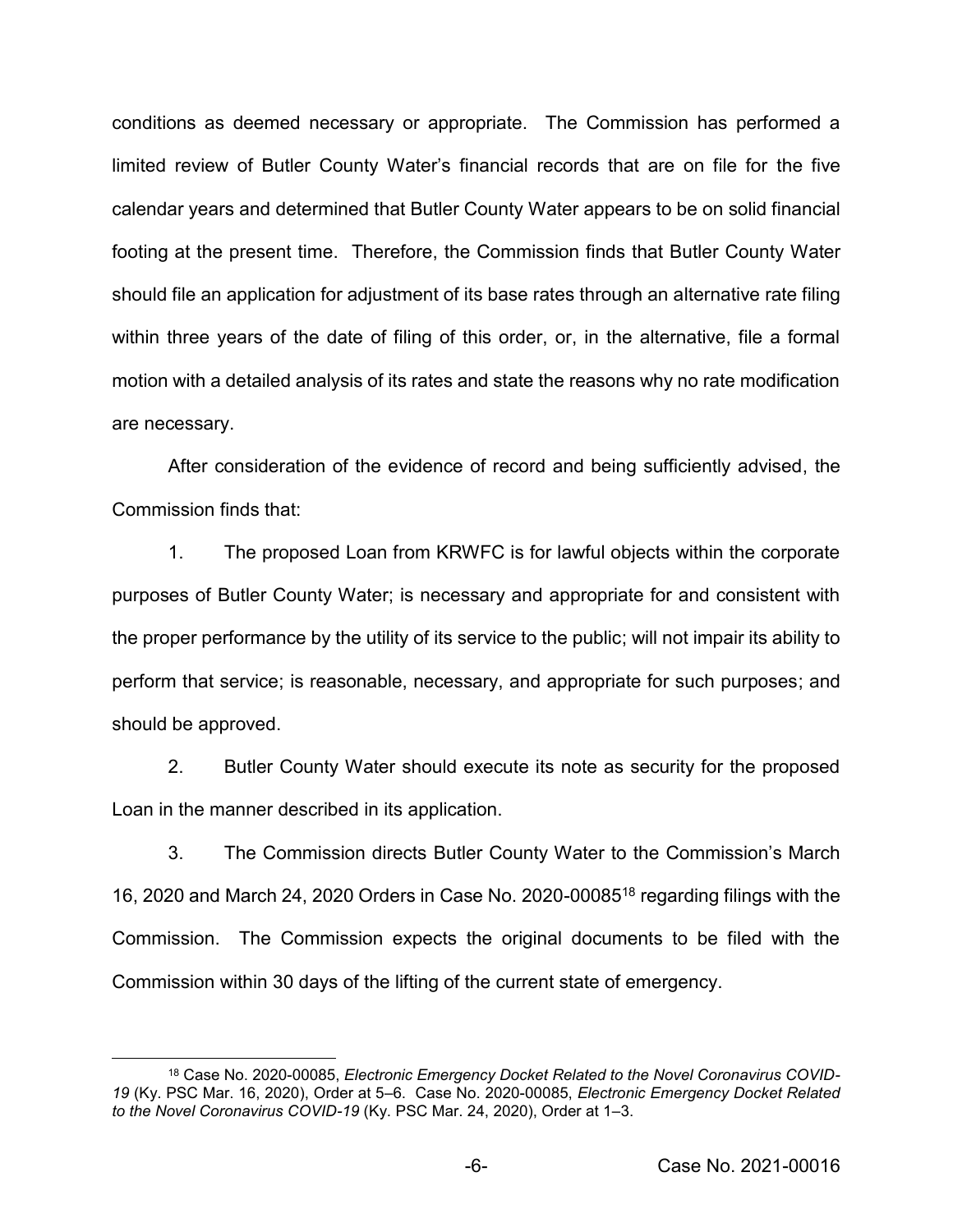4. The final amounts of the RD payoff, the legal fees, and the new KRWFC Loan will not be known until the refinancing transaction is finalized. Therefore, Butler County Water should provide the Commission an updated version the application, Exhibit C, reflecting the cash flow analysis of the new KRWFC Loan within ten days of finalizing the transaction.

5. Within ten days of the execution of the new KRWFC Loan documents, Butler County Water should file with the Commission one copy in paper medium and an electronic version of the Loan documents.

6. The proceeds from the proposed Loan should be used only for the lawful purposes set out in Butler County Water's application.

7. The terms and conditions of the new KRWFC Loan should be consistent with the KRWFC assistance program as described in Butler County Water's application.

8. Butler County Water should file for an adjustment in base rates or file for an alternative rate filing within three years of the date of filing of this Order to ensure that its rates are sufficient or, in the alternative, file a formal motion with a detailed analysis of its rates, and state the reasons why no rate modifications are necessary.

IT IS THEREFORE ORDERED that:

1. Butler County Water is authorized to enter into the Loan with KRWFC to borrow no more than the total amount to pay off the indebtedness proposed to be refinanced as identified in the application on the condition that the final NPV of the savings, determined upon closing, generate positive cash flow. The Loan maturity date and interest rate shall be in accordance with the KRWFC assistance program as described in Butler County Water's application.

-7- Case No. 2021-00016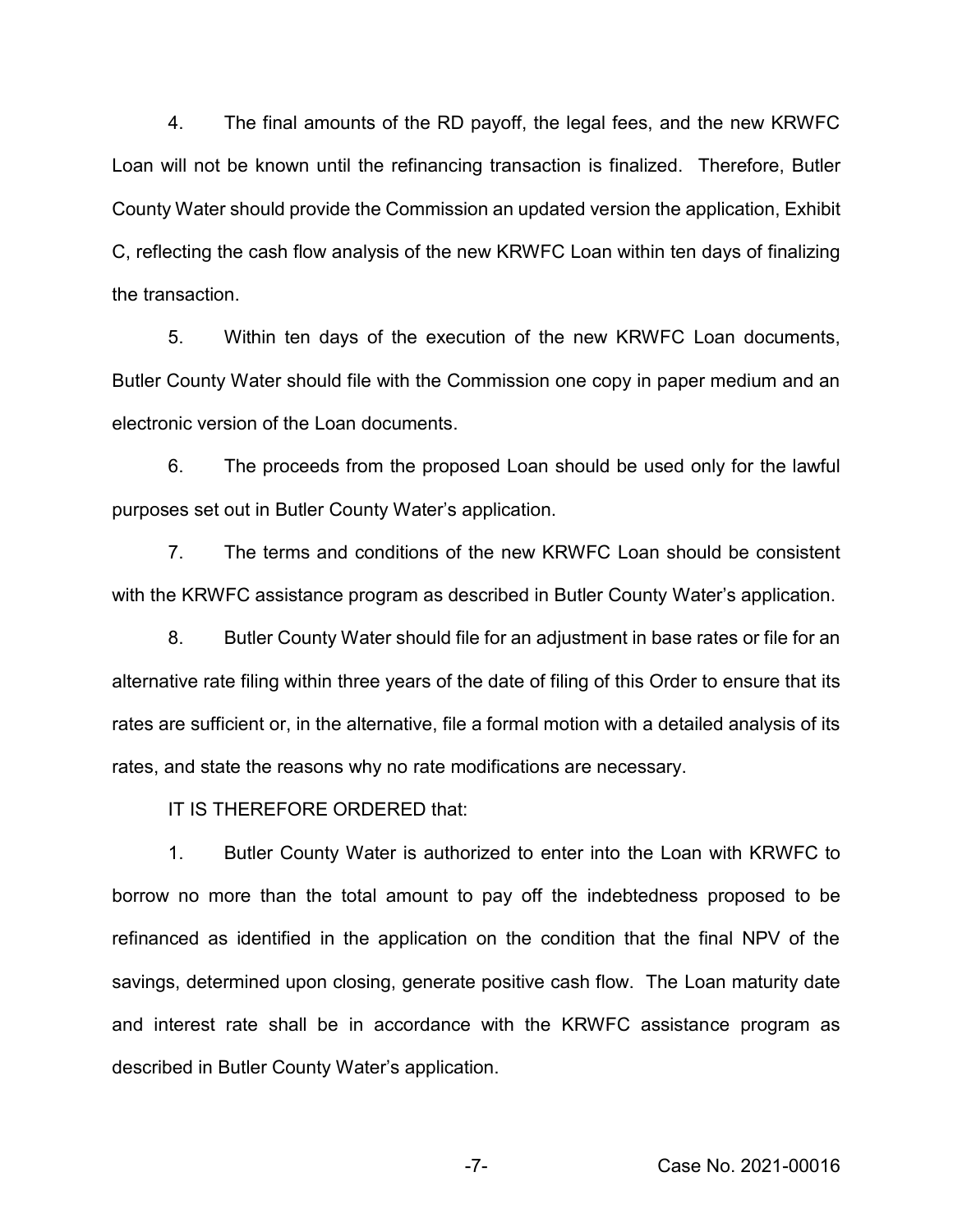2. Butler County Water shall execute the KRWFC Loan documents as authorized herein.

3. Butler County Water shall comply with all matters set out in finding paragraphs 3 through 7 as if they were individually so ordered.

4. Any documents filed in the future pursuant to finding paragraphs 4 and 5 shall reference this case number and shall be retained in the post-case correspondence file.

5. Butler County Water shall file for an adjustment in base rates or file for an alternative rate filing within three years of the date of filing of this Order or, in the alternative, file a formal motion with a detailed analysis of its rates and states the reasons why no modifications are necessary.

6. This case is closed and will be removed from the Commission's docket.

Nothing contained herein shall be deemed a warranty or finding of value of securities or financing authorized herein on the part of the Commonwealth of Kentucky or any agency thereof.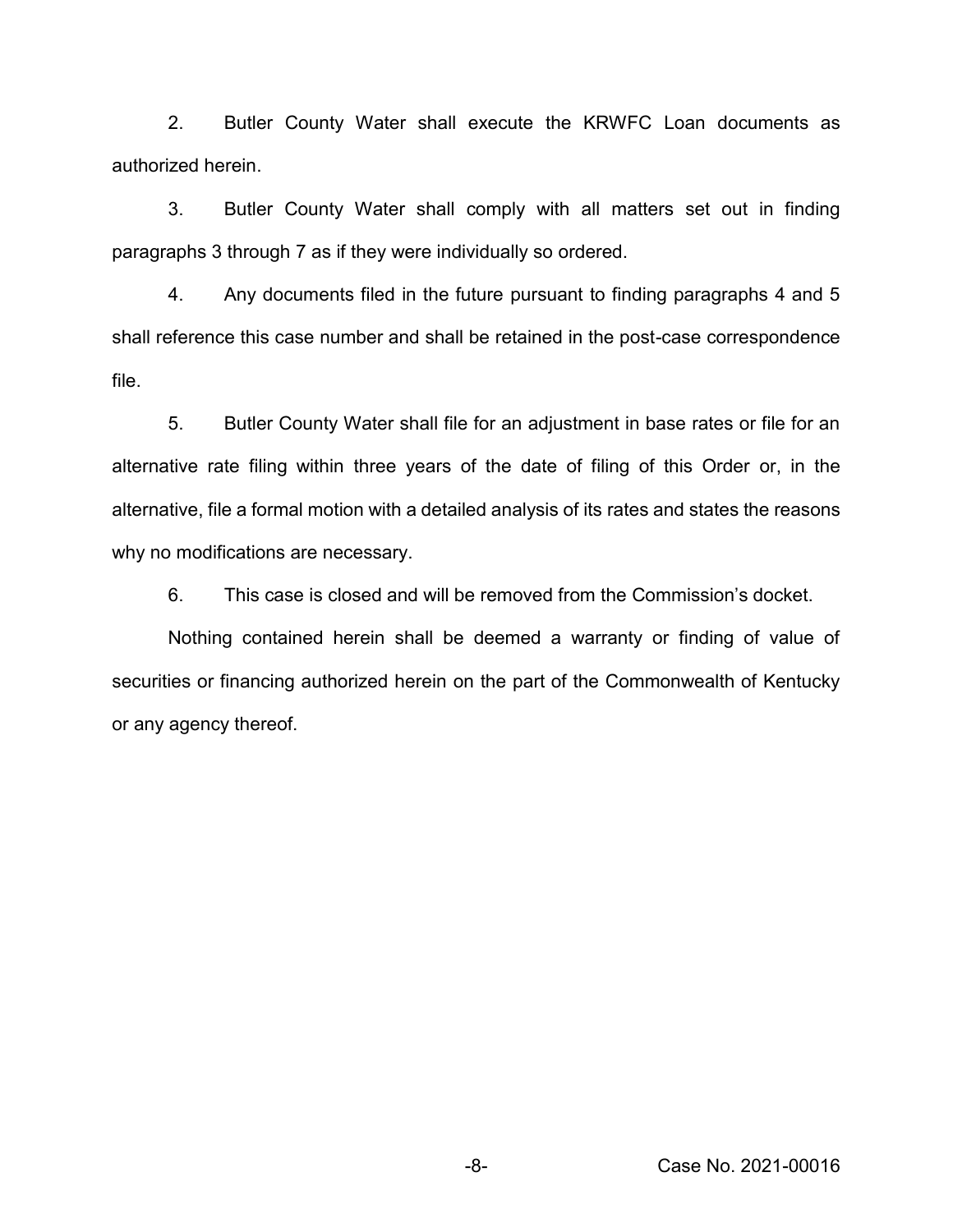By the Commission



ATTEST:

 $\bigwedge \bigvee \bigvee$  for for

Executive Director

Case No. 2021-00016